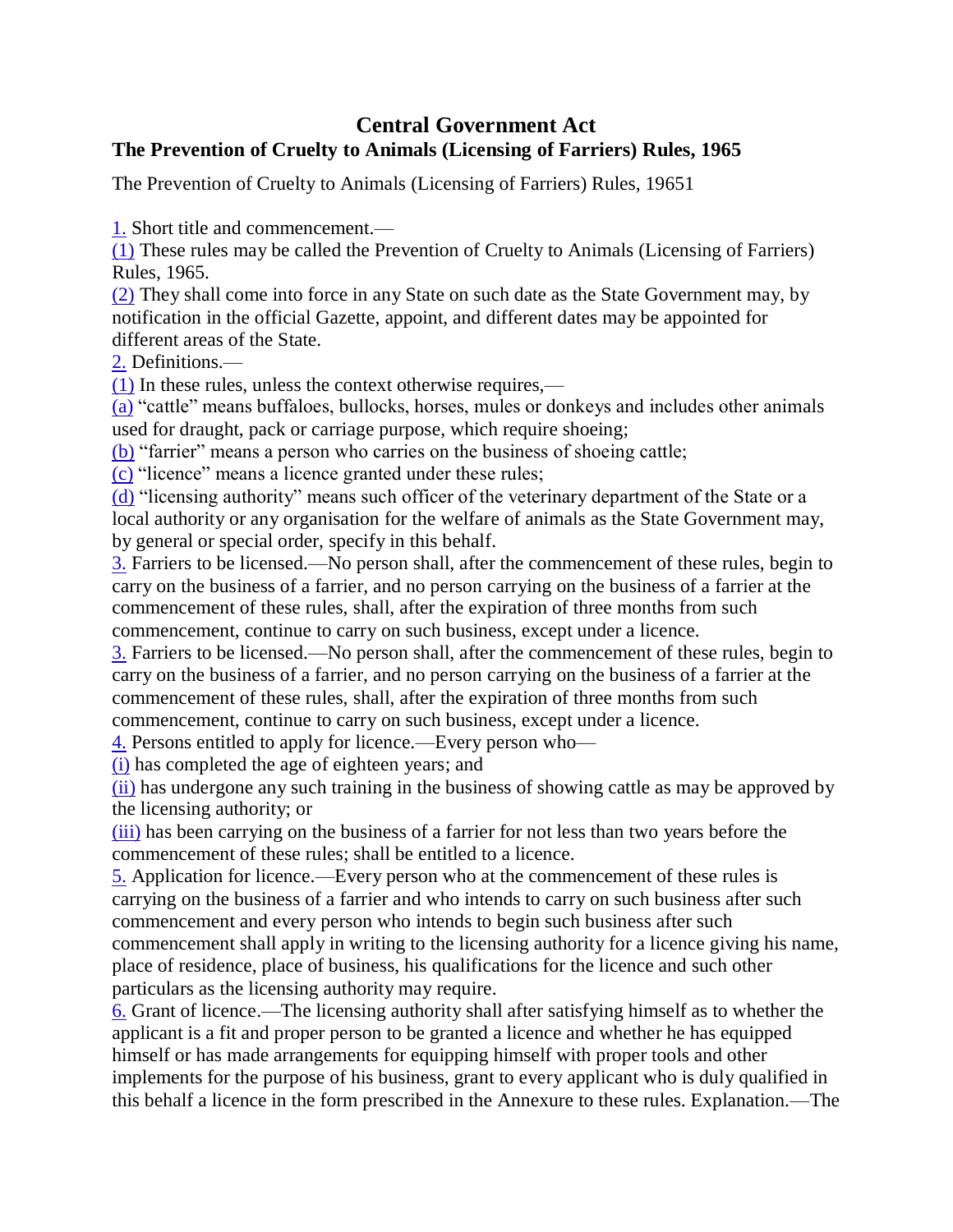tools and other implements which a person carrying on or intending to carry on the business of a farrier shall ordinarily have in his possession the following, namely:—

[\(1\)](https://indiankanoon.org/doc/76472817/) Driving hammer with claws.

[\(2\)](https://indiankanoon.org/doc/31089876/) Hand hammer.

[\(3\)](https://indiankanoon.org/doc/104436495/) Drawing knife.

[\(4\)](https://indiankanoon.org/doc/126818870/) Scorcher knife.

[\(5\)](https://indiankanoon.org/doc/53536533/) Pincers.

[6.](https://indiankanoon.org/doc/34305322/) Buffer.

[7.](https://indiankanoon.org/doc/169643999/) Rasp.

[8.](https://indiankanoon.org/doc/32115127/) Chisel for cutting bar iron.

[9.](https://indiankanoon.org/doc/186972677/) Punch for making nail holes.

[10.](https://indiankanoon.org/doc/176997701/) Nails for shoeing.

[11.](https://indiankanoon.org/doc/105663337/) Twitch.

[12.](https://indiankanoon.org/doc/46484461/) Wooden plank for finishing work

[13.](https://indiankanoon.org/doc/179825375/) Iron anvil.

[14.](https://indiankanoon.org/doc/168873799/) Good quality wrought iron for shoes.

[7.](https://indiankanoon.org/doc/169643999/) Term of licence and renewal thereof.—

[\(1\)](https://indiankanoon.org/doc/42241927/) A licence shall be valid for a period of two years from the date of its grant, but it may be renewed from time to time on application made by the licensee stating the period from which the licence is to be renewed: Provided that no licence shall be renewed for a period exceeding two years at a time.

[\(2\)](https://indiankanoon.org/doc/6869484/) The renewal of a licence shall be made by inscribing, in the columns provided for the purpose in the licence, the date of renewal, the date of expiry of the renewed licence and the signature of the licensing authority.

[8.](https://indiankanoon.org/doc/32115127/) Issue of duplicate licence.—If a licence is defaced, lost or destroyed, the licensing authority may after making such inquiry into the matter as he thinks fit, issue a duplicate licence.

[9.](https://indiankanoon.org/doc/186972677/) Farriers to exercise reasonable care and skill.—Every licensee under these rules shall exercise a reasonable degree of care and skill in the shoeing of cattle.

[10.](https://indiankanoon.org/doc/176997701/) Cancellation of licence.—

[\(1\)](https://indiankanoon.org/doc/23756576/) It shall be lawful for the licensing authority to enter the place of business of any licensee during normal working hours for the purpose of inspection; and if, in the opinion of the licensing authority the licensee is unable to exercise a reasonable degree of care and skill in the shoeing of cattle or is not properly equiped for the purposes of his business, he may, after giving the licensee a reasonable opportunity of being heard, cancel the licence.

[\(2\)](https://indiankanoon.org/doc/143651347/) A licence may also be cancelled if the licensing authority is satisfied, after giving the licensee a reasonable opportunity of being heard, that there has been a breach of any of the conditions of the licence.

1[\[10A.](https://indiankanoon.org/doc/26962406/) An appeal shall lie from any order refusing or cancelling in licence under these rules to such authority as the State Government may, by notification in the official Gazette, specify for the purpose.]

[11.](https://indiankanoon.org/doc/105663337/) Issue of fresh licence after cancellation.—A person whose licence has been cancelled under rule 10 may be granted a fresh licence on application made in this behalf if the licensing authority is satisfied that having regard to the circumstances obtaining at the time